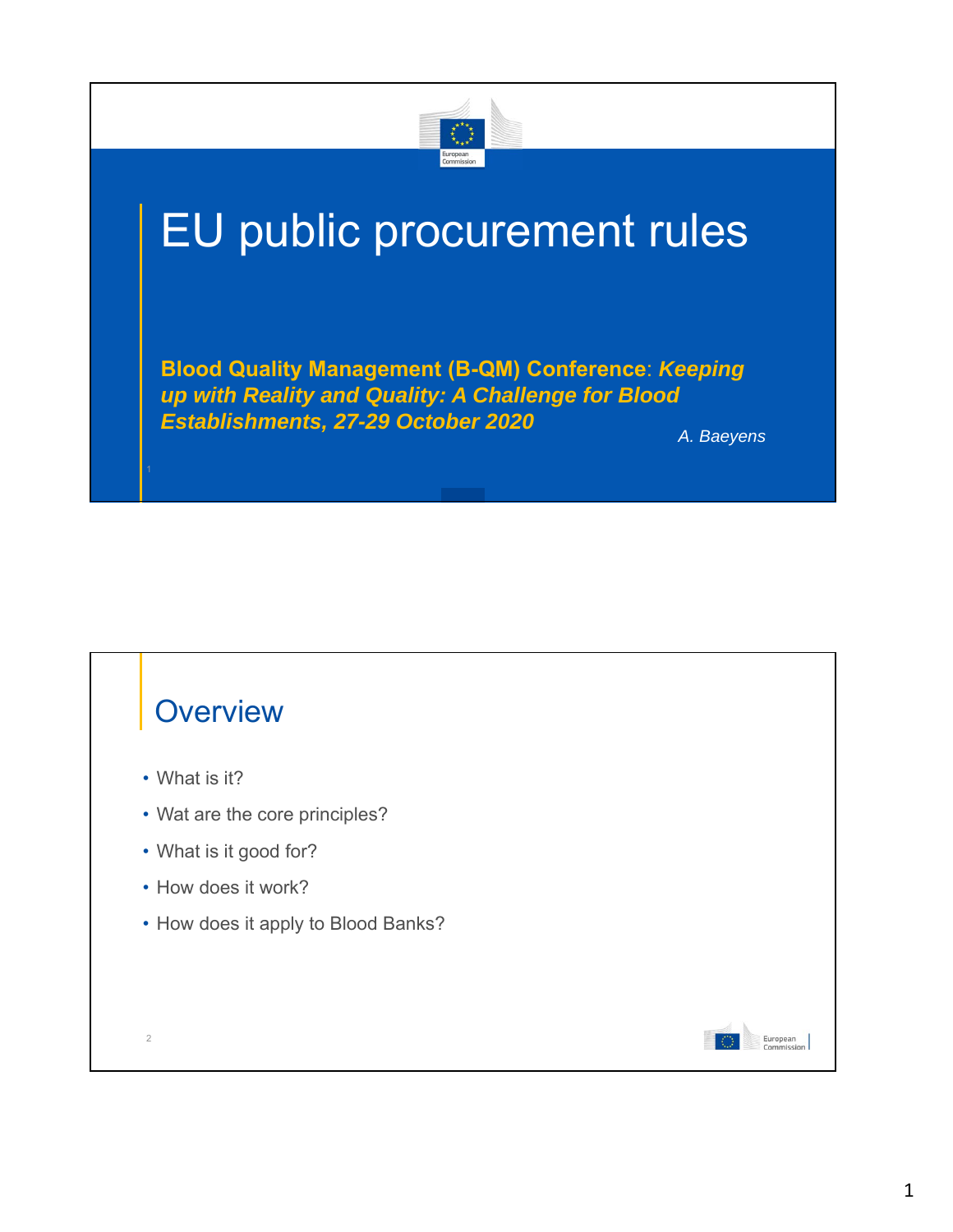|                                                                                | What is it?                                                                                                                   |                                     |                            |                         |            |
|--------------------------------------------------------------------------------|-------------------------------------------------------------------------------------------------------------------------------|-------------------------------------|----------------------------|-------------------------|------------|
|                                                                                | • EU public procurement rules to be followed by public authorities, contracting<br>entities and bodies governed by public law |                                     |                            |                         |            |
|                                                                                | • For the purchase of public works, supplies, services                                                                        |                                     |                            |                         |            |
|                                                                                | • Contracts for pecuniary interest in writing                                                                                 |                                     |                            |                         |            |
| • If estimated value above thresholds set in Dir. 2014/23, 2014/24 and 2014/25 |                                                                                                                               |                                     |                            |                         |            |
|                                                                                |                                                                                                                               |                                     | <b>Central authorities</b> | Non-central authorities |            |
|                                                                                |                                                                                                                               | <b>Works</b>                        | €5.350,000                 | €5.350.000              |            |
|                                                                                |                                                                                                                               | Supplies & Services                 | €214.000                   | €139,000                |            |
|                                                                                |                                                                                                                               | Social services (listed in<br>Annex | €750.000                   | €750.000                |            |
|                                                                                |                                                                                                                               | <b>CONCESSIONS</b>                  | €5.350.000                 |                         |            |
|                                                                                | 3                                                                                                                             |                                     |                            |                         | Commission |

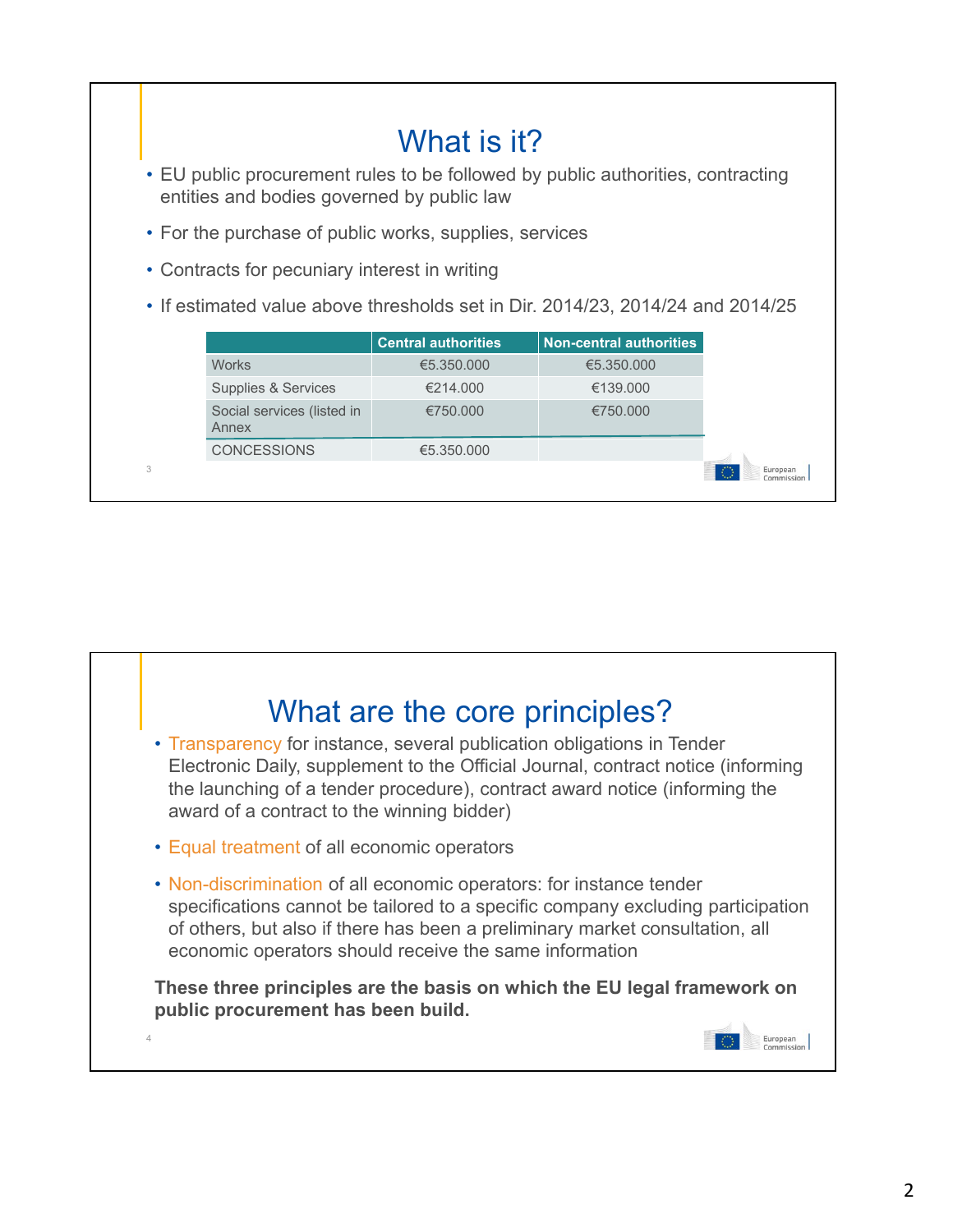

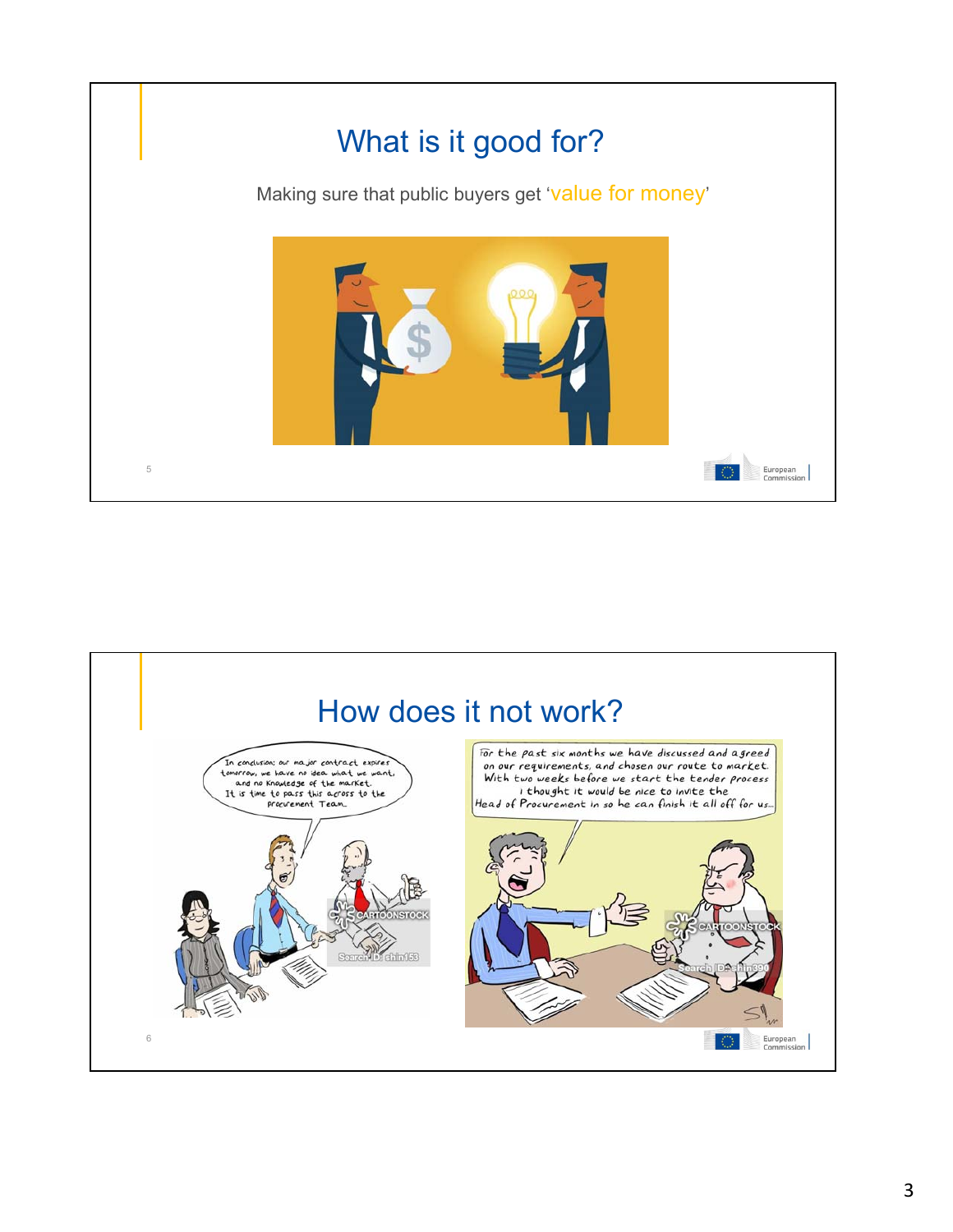

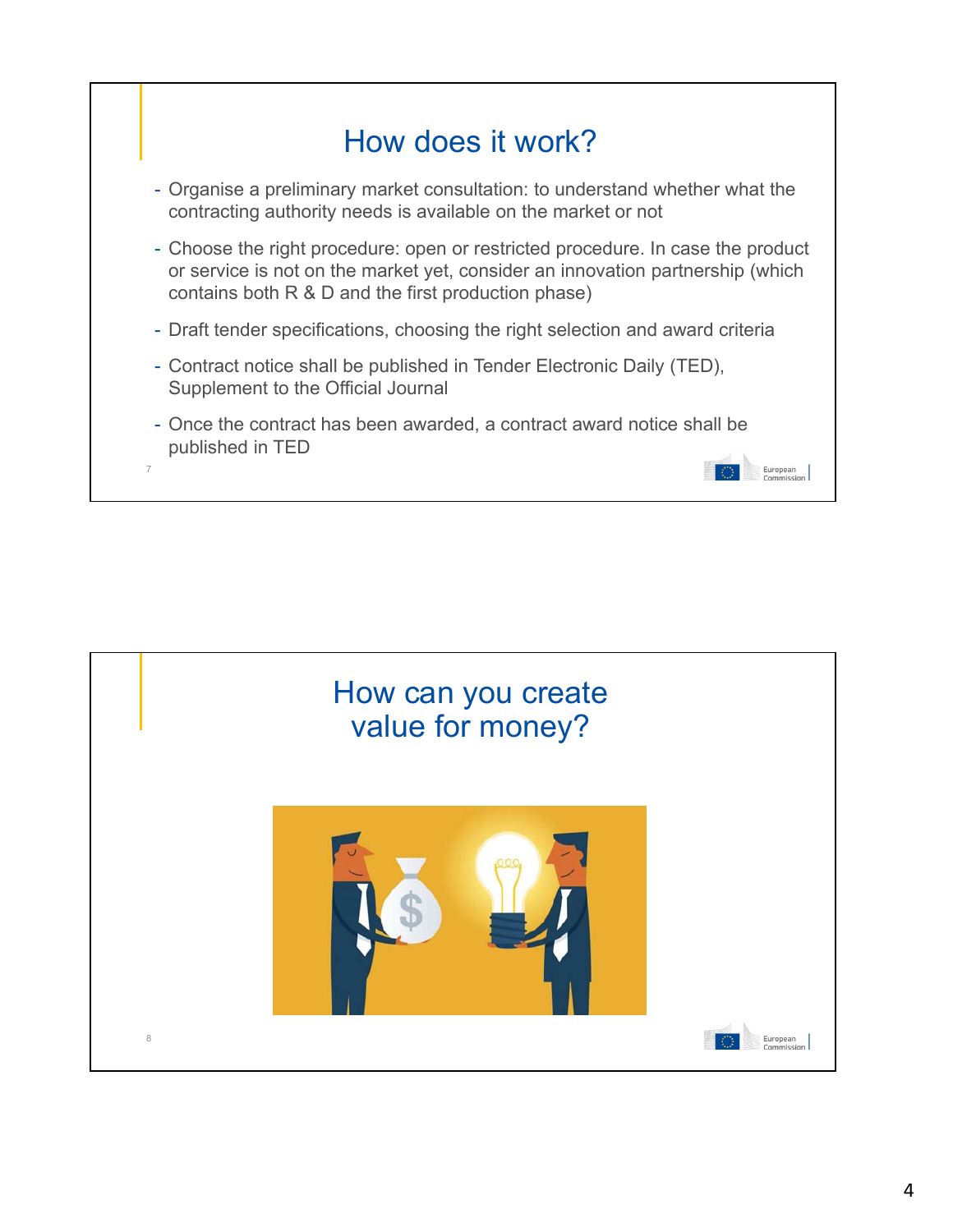

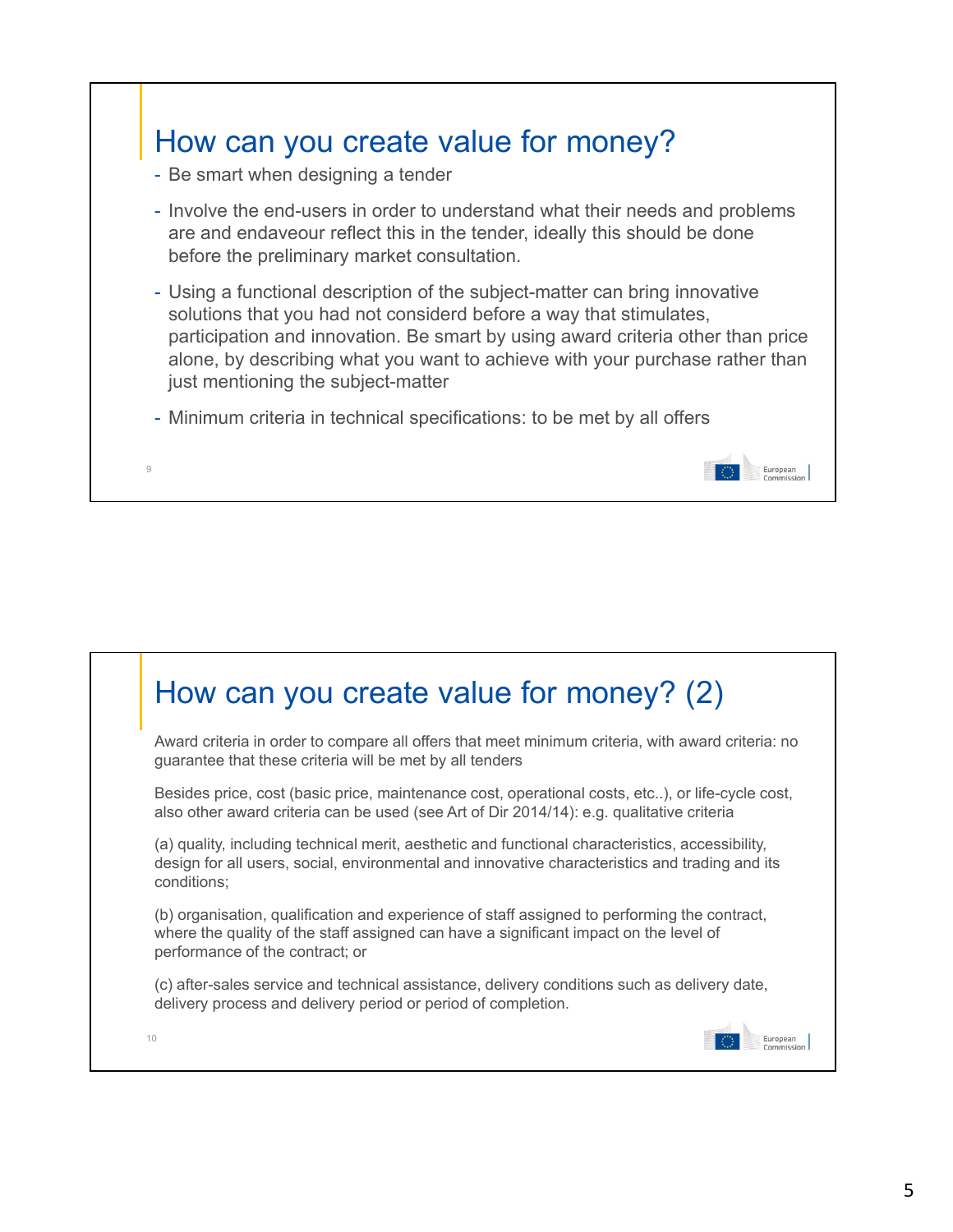

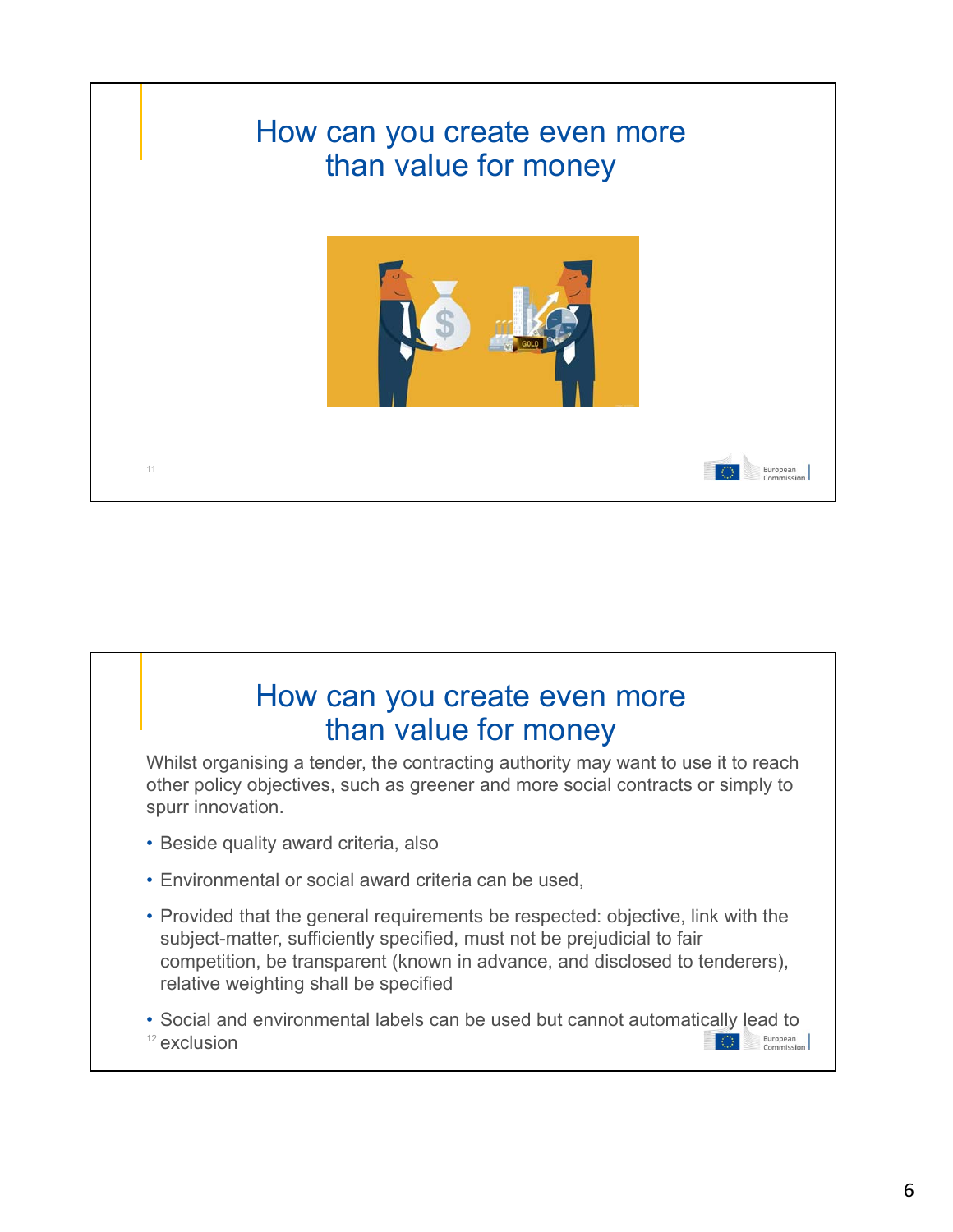